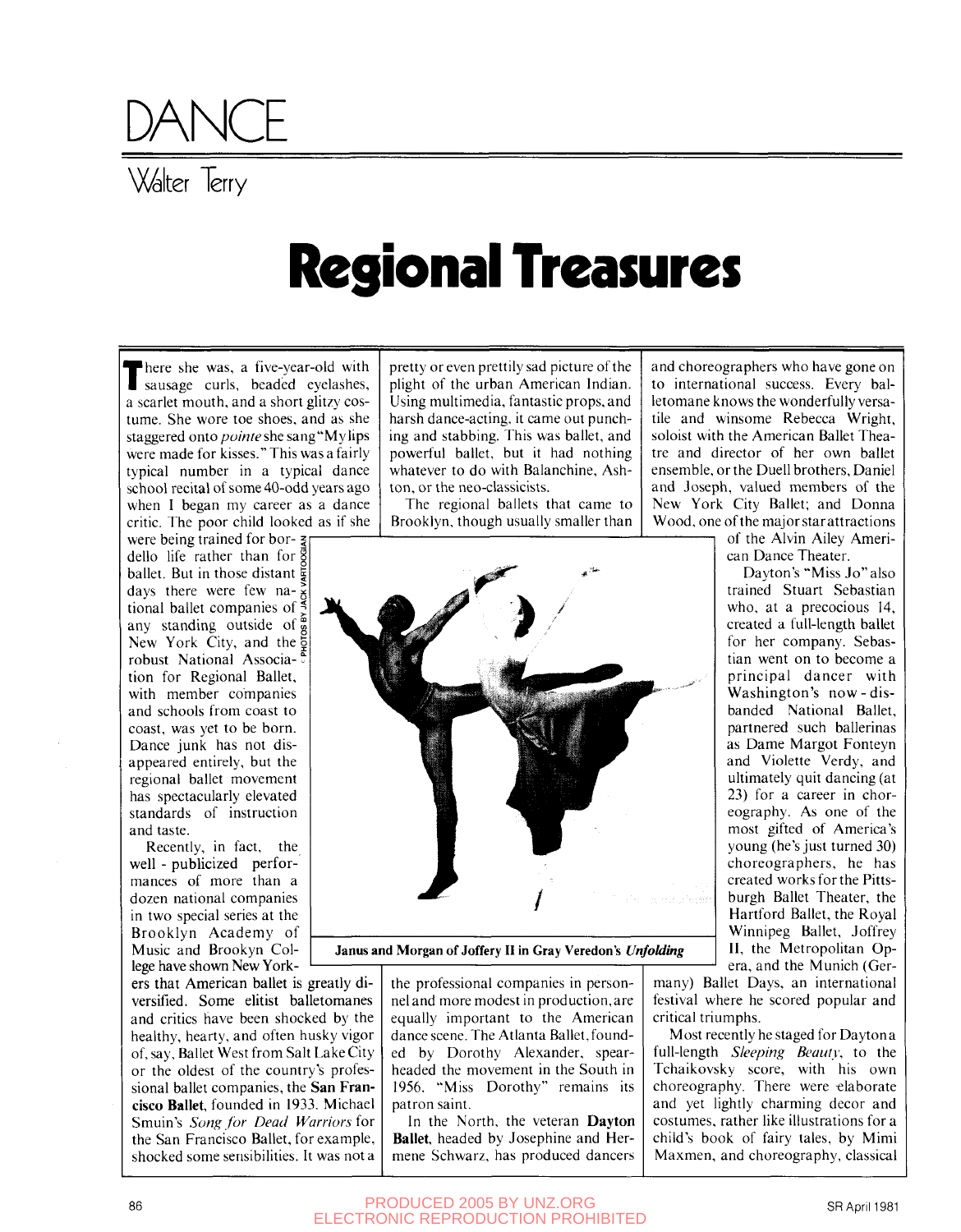in step yet spiced with originality of pattern and danced acting (replacing the old traditional mime), of a high order. It broke all attendance records in the long history of the Dayton Ballet and it received standing ovations at all performances. A few old fuddy-duddies objected to "tampering" with the Marius Petipa choreography of 1895, completely oblivious of the fact that this ballet and other classics have been altered, restaged, and rechoreographed continuously over the decades. To mount a successful *Sleeping Beauty ior*  a group of only 15 very young dancers constitutes a minor triumph. To that I will add the fact that it is the only *Sleeping Beauty*—including those by Britain's Royal Ballet or Moscow's Bolshoi—without a yawn in it!

In addition to the big professional

"seconds"are training grounds fortheir "firsts," but they have immense importance in their own right.

Ingenuity and resourcefulness are essential to the success of a low-budget second company. Last summer, for example, the **Boston Ballet Ensemble**  had a budget of \$750 for a program consisting of *Holherg Suite, Le Cursaire* (pas de deux). *Donizetti Variations,* and a brand-new ballet, *Sailin' Aweigh,* by the 14-member group's acting director Tony Catanzaro (a principal with the mother company). Catanzaro managed to costume his ballet, a tribute to 350 years of American sailors, for \$600.

For *Sailin Ά weigh,* his first choreography, Catanzaro found inspiration in sea chanties, in paintings of seamen in raging storms or returning to their opportunity outside of Dayton through Joffrey II) points out that every year she draws about 12 dancers (and four backups) from various regional ballets for her **Joffrey II**. So beautifully does she train them as performers in excellent repertories ranging from the classic through modern to jazz, that she loses them swiftly to the Joffrey Ballet itself. Last year, all 12 moved up into Robert Joffrey's first company. This year, Joffrey II is totally new in personnel, including a personable young dancer named Ron Reagan, promising in those ballets with a show-biz beat or with romantic airs.

With Maria Grandy, her associate. Bliss heaves a sad, but curiously proudful sigh each year when she loses most, if not all of her dancers to possible fame and fortune with the Joffrey Ballet



*Sleeping Beauty* **at the** Dayton **Ballet,** a regional company **that** has produced dancers and choreographers of **international renown.** 

national ballet companies and the many regional ballets, the American dance scene is enriched by "second" or junior companies. The American Ballet Theatre has its first-rate Ballet Repertory Company, directed by Richard Englund; there is an Alley 11; the Boston Ballet has its Boston Ballet Ensemble; and perhaps the most famous of these ballet babies is Joffrey II, directed by Sally Brayley Bliss. All of these

waiting womenfolk, in visits to the U.S.S. *Constitution* (*Old Ironsiiles),* in Gene Kelly dance sequences and, believe it or not, through the Pentagon, where he managed to reach the chief musicians of the U.S. Navy Band! The result was a blockbuster ballet.

Sally Brayley Bliss (who, incidentally, discovered choreographer Stuart Sebastian at a regional ballet festival and gave him his first choreographic and other companies around the world. With a captivating smile for which she is famous in the ballet world, she says ruefully, "The only people who don't move up and on are myself and Maria!" But onward and upward moves the dance in America because of dedicated professionals like Bliss, "Miss Dorothy," "Miss Jo," and all of those who serve not ballet on Broadway only but, rather, Ballet USA.